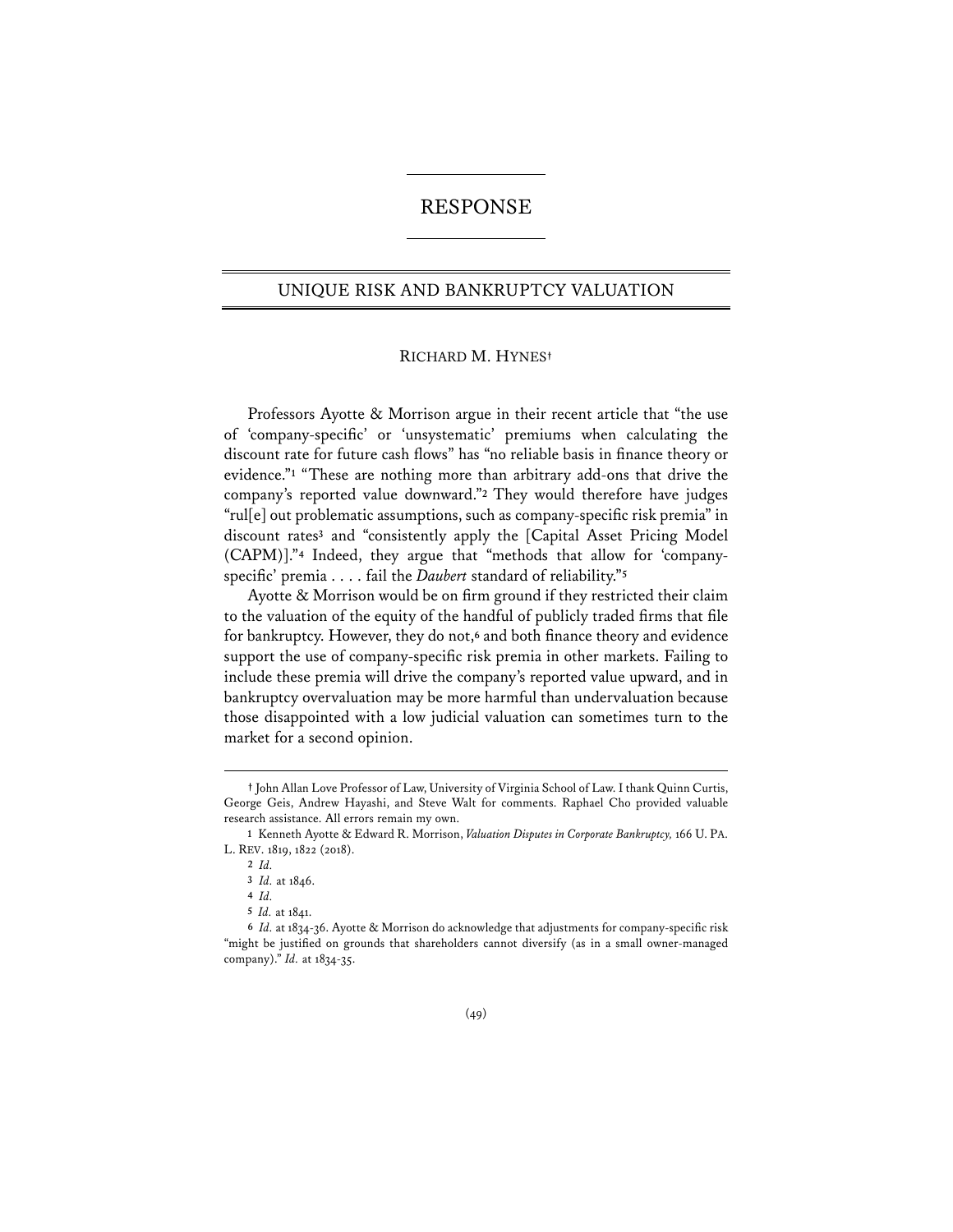According to the finance literature, investors who are not well-diversified should demand very large company-specific risk premia.**7**For example, one paper suggests that entrepreneurs should apply a discount rate that is "two to four times as high as for well-diversified investors" because that is the opportunity cost of capital predicted by Ayotte & Morrison's preferred model, the CAPM.**<sup>8</sup>**

Just because an investor should demand a company-specific risk premium does not mean that the market will reward her with one. One should expect well-diversified investors to determine the prices and thus the expected returns of publicly traded stocks, and investors are unlikely to earn companyspecific risk premia in this market. However, well-diversified investors may not set prices in other markets. For example, entrepreneurs may be unable to sell their stock without reducing their incentive to work hard and maximize the firm's cash flow. Even private equity investors such as venture capitalists and buy-out funds may earn company-specific risk premia. Although the passive investors in these markets are likely well-diversified, the managers who take positions in these funds are not, and one should therefore expect these managers to consider company-specific risk when pricing deals.**<sup>9</sup>**

The empirical evidence is consistent with the above theory. There is a strong consensus that company-specific risk premia do not exist in public equity markets,**<sup>10</sup>** but publicly traded firms account for a very small share of bankruptcy filings.**<sup>11</sup>** Ayotte & Morrison cite a 2002 paper that finds that entrepreneurs failed to diversify and still did not earn a measurably higher return than that available from publicly traded stocks.**<sup>12</sup>** However, a 2014

**<sup>7</sup>** *See infra* Part I.

**<sup>8</sup>** *See* Frank Kerins, Janet Kiholm Smith & Richard Smith, *Opportunity Cost of Capital for Venture Capital Investors and Entrepreneurs,* 39 J. FIN. & QUANTITATIVE ANALYSIS 385, 386 (2004).

**<sup>9</sup>** *See generally* Michael Ewens, Charles M. Jones & Matthew Rhodes-Kropf, *The Price of Diversifiable Risk in Venture Capital and Private Equity*, 26 REV. FIN. STUD. 1853 (2013) (finding that venture capitalists price company-specific risks, including in net fund returns).

**<sup>10</sup>** *See infra* notes 34–36 and accompanying text.

**<sup>11</sup>** The Administrative Office of the U.S. Courts reports 7095 Chapter 11 filings in 2018. U.S.COURTS, U.S. BANKRUPTCY COURTS – BUSINESS AND NONBUSINESS CASES FILED, BY CHAPTER OF THE BANKRUPTCY CODE 1 tbl.F-2 (2019), https://www.uscourts.gov/sites/default/files/data\_tables/bf\_f2\_1231.2018.pdf [https://perma.cc/2MR4-HZ76]. Lynne LoPucki's database of large (\$100 million in assets in 1980 dollars), public company bankruptcies lists just eighteen firms for that year. *Contents of the BRD*, UCLA-LOPUCKI BANKRUPTCY RES. DATABASE, http://lopucki.law.ucla.edu/contents\_of\_the\_webbrd.htm [https://perma.cc/ZL4N-TTBP] (last visited Nov. 22, 2019); *Year Filed—Study Summary*, UCLA-LOPUCKI BANKRUPTCY RES. DATABASE, http://lopucki.law.ucla.edu/design\_a\_study.asp?OutputVariable=YearFiled [https://perma.cc/Z2NM-YUVM] (last visited Nov. 22, 2019). Of course, many of these firms had multiple subsidiaries and therefore accounted for multiple filings, and some publicly traded bankrupt firms had insufficient assets to qualify for LoPucki's database. *See Contents of the BRD*, *supra* (defining "large," "public," and "case" for the purposes of the database).

**<sup>12</sup>** Ayotte & Morrison, *supra* note 1, at 1829 n.40 ("Private equity returns are on average no higher than the market return on all publicly traded equity." (quoting Tobias J. Moskowitz & Annette Vissing-Jørgensen, *The Returns to Entrepreneurial Investment: A Private Equity Premium Puzzle?*, 92 AM. ECON. REV. 745, 745 (2002))).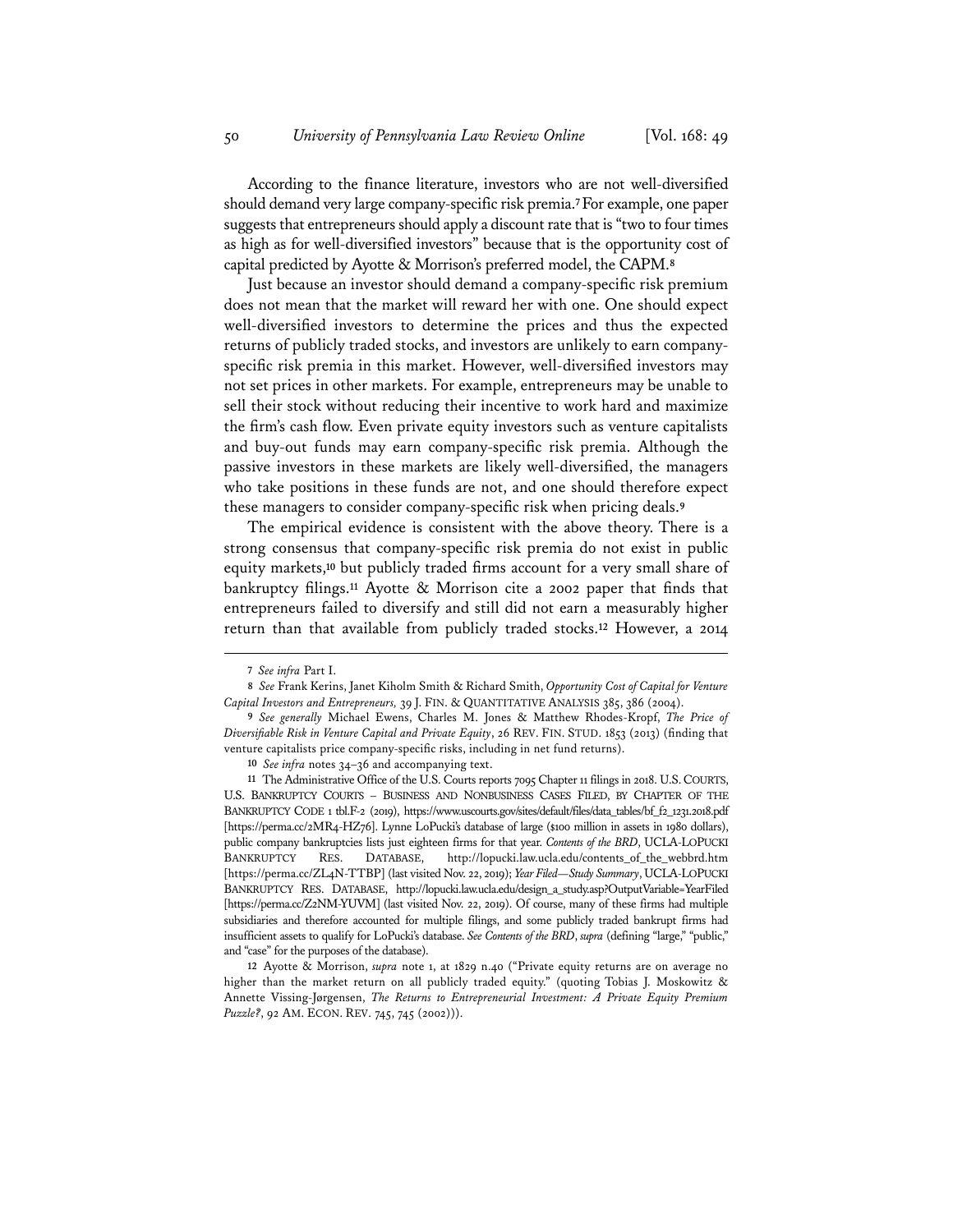article suggests that the 2002 study's results were biased by the dot-com bubble and that entrepreneurs do, in fact, earn an economically meaningful premium.**<sup>13</sup>** Moreover, a 2013 study finds that companies pay companyspecific risk premia when they take venture capital financing,**<sup>14</sup>** and a series of articles find that private firms sell for substantially less than comparable public firms.**<sup>15</sup>**

The preceding suggests that courts should not apply a company-specific risk premium if the asset can be sold to the well-diversified investors found in the market for publicly traded stock. However, bankruptcy's reorganization process presumes that firms cannot be easily sold. Ayotte & Morrison give an additional reason to ignore company-specific risk—the methods used to estimate the impact of this risk are so unreliable that they should be ruled inadmissible under the *Daubert* standard.**<sup>16</sup>**

Even if Ayotte & Morrison are correct that experts cannot reliably measure the impact of company-specific risk, judges should not simply assume that investors are well-diversified and apply the CAPM. Doing so would be analogous to driving the speed limit during a blizzard because the driver lacks a reliable way to estimate the impact of conditions on the maximum safe driving speed. The safer approach for the driver is to make some rough adjustment based on experience (a rule of thumb) or just not drive at all. Similarly, the better approach for a bankruptcy judge may be to apply a rule of thumb or forego both discounted cash flow and market multiple analysis and require that the moving party provide direct market evidence of value.

Bankruptcy valuation disputes frequently arise when someone wants to use a judicial valuation instead of a market valuation. For example, a debtor who wants to delay a secured creditor's foreclosure may ask the court to decide that the collateral is sufficiently valuable to adequately protect the secured creditor's claim.**<sup>17</sup>** Alternatively, the debtor could appeal to a market valuation of the collateral by asking another lender to lend against it and then use the cash to repay the old lender in full.

Markets fail, and this Response does not call for the replacement of reorganization with an entirely market-based system. Rather, it asks that a bankruptcy judge consider all of the uncertainties in her own valuation before substituting her judgment for that of the market. Courts should demand that the party wishing to rely on a judicial valuation bear the burden of proof; and

**<sup>13</sup>** *See generally* Katya Kartashova, *Private Equity Premium Puzzle Revisited*, 104 AM. ECON. REV. 3297 (2014).

**<sup>14</sup>** *See generally* Ewens, Jones & Rhodes-Kopf, *supra* note 9.

**<sup>15</sup>** *See infra* note 53 and accompanying text.

**<sup>16</sup>** *See* Ayotte & Morrison, *supra* note 1, at 1841 ("[W]e believe that [company-specific premia] fail the *Daubert* standard of reliability.").

**<sup>17</sup>** 11 U.S.C. § 362(d)(2) (2018).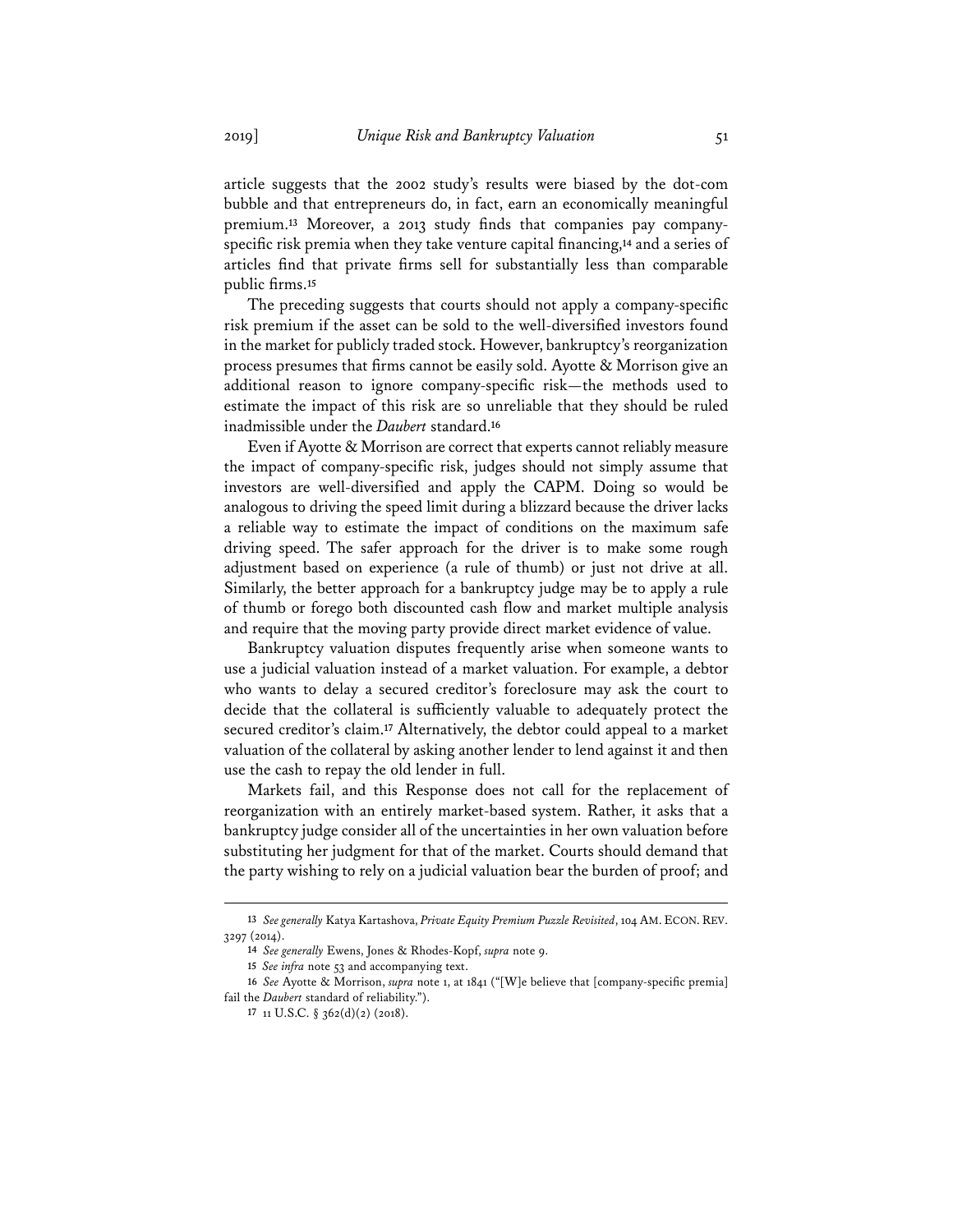so in many cases the burden of proof should be placed not on the party who wants to argue for a company-specific risk premium but rather on the party who wants to argue for its absence.

In the context of fraudulent transfer actions, Ayotte & Morrison argue that market evidence can be used to "*rule out* the possibility that the firm was insolvent . . . . [i]f a debtor can access credit markets on terms comparable to those offered by solvent borrowers."**<sup>18</sup>** However, market evidence should not necessarily rule out a fraudulent transfer claim if the debtor has a significant amount of debt held by creditors who are not well-diversified and are thus more vulnerable to company-specific risk. Examples of such creditors include tort victims, retirees, and small trade creditors.

Scholars argue that fraudulent-transfer law imposes limits on risk-shifting that debtors and creditors would have agreed to if they had bargained in advance,**<sup>19</sup>** or, similarly, that it limits unreasonable risk-shifting.**<sup>20</sup>** Because company-specific risk imposes greater costs on non-diversified creditors, these creditors would demand stronger protections in a hypothetical bargain, and it may be unreasonable to force them to bear a risk even if it is reasonable to force this risk on a well-diversified investor.

## I. SHOULD WE EXPECT COMPANY-SPECIFIC RISK PREMIA?

Between 1900 and 2017, the average annual return of common stocks exceeded that of treasury bills by 7.7%,**<sup>21</sup>** suggesting that investors are willing to pay much less for risky cash flows and therefore earn a higher average or expected return from these investments. However, even riskaverse investors should not demand a higher expected return due to risks that are specific to a single firm if investors can cheaply spread their bets (diversification).**<sup>22</sup>** Examples of company-specific risk, also called idiosyncratic, unique, unsystematic or diversifiable risk, include the risk that a firm's CEO may die prematurely or that a competitor will build a better mousetrap. Not all risks are unique. For example, a trade war would

**<sup>18</sup>** Ayotte & Morrison, *supra* note 1, at 1843.

**<sup>19</sup>** Douglas G. Baird & Thomas H. Jackson, *Fraudulent Conveyance Law and Its Proper Domain*, 38 VAND. L. REV. 829, 835-36 (1985).

**<sup>20</sup>** Barry L. Zaretsky, *Fraudulent Transfer Law As the Arbiter of Unreasonable Risk*, 46 S.C. L. REV. 1165, 1173-74 (1995).

**<sup>21</sup>** *See* RICHARD A. BREALEY, STEWART C. MYERS & FRANKLIN ALLEN, PRINCIPLES OF CORPORATE FINANCE 168 (13th ed. 2020).

**<sup>22</sup>** *Id.* at 185 ("The risk of a well-diversified portfolio depends on the market risk of the securities included in the portfolio.").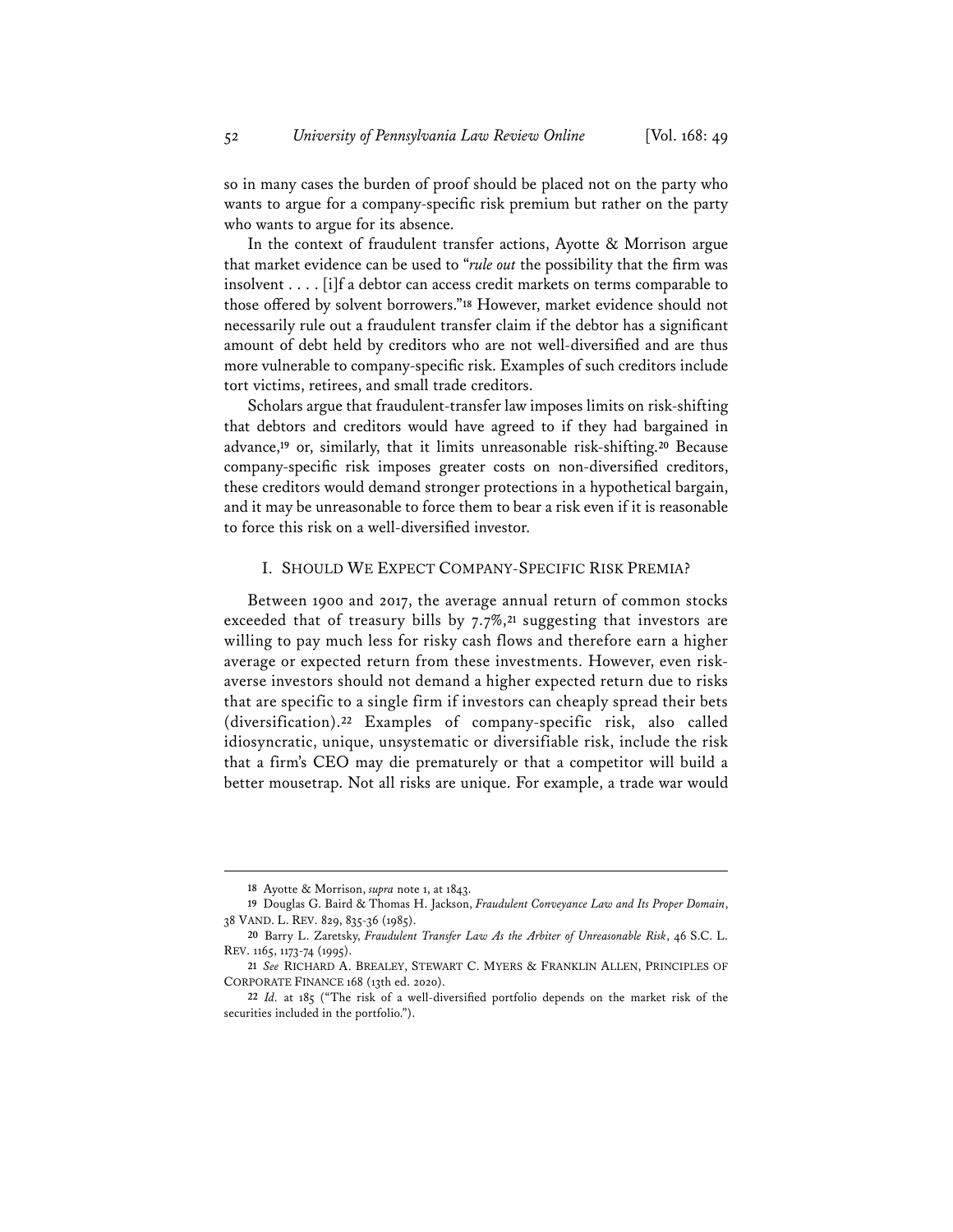reduce the price of many stocks.**<sup>23</sup>** Risks that affect a large number of stocks are called market, systemic, or non-diversifiable risks.

Not all investors fully diversify, and sometimes there are good reasons for concentrated positions. Corporate executives, entrepreneurs, private equity managers, and hedge fund managers often have much of their wealth invested in the firms or funds they manage. These concentrated holdings can address agency problems by forcing the leaders to internalize some of the consequences of their decisions.**<sup>24</sup>** However, this concentration is costly because the investors are foregoing the risk-reduction benefits of diversification.

Several articles suggest that an inability to fully diversify can substantially reduce the value of an asset to an investor. Consider stock options. Abudy & Benninga and Meulbroek separately estimate that restrictions on trading reduce the value of executive or employee stock options by about half.**<sup>25</sup>** Hall & Murphy are even more pessimistic, noting that an executive with an assumed level of risk-aversion "holding 67% of his wealth in stock will only value an at-the-money option at about one-fifth of its Black–Scholes value."**<sup>26</sup>**

Kerins, Smith & Smith adapt Ayotte & Morrison's preferred model, the CAPM, to estimate the effect of a lack of diversification on the required discount rate, and they estimate that, with a one-year holding period, "the entrepreneur's cost of capital is two to four times as high as the cost of capital for a well-diversified investor."**<sup>27</sup>** This is true even when most of the entrepreneur's wealth is invested elsewhere. Under their assumptions, the

**<sup>23</sup>** *See, e.g.*, William Mauldin et al., *Trump Lashes Out at China, Sending Markets Falling*, WALL STREET J. (Aug. 23, 2019, 6:06 PM), https://www.wsj.com/articles/trump-orders-u-s-businesses-tofind-alternative-to-china-11566585967 [https://perma.cc/K8J8-NE6Y] (describing 600-point drop in Dow Jones Industrial Average on August 23 following President Trump tweets encouraging U.S. companies to find alternatives to China in response to China announcement of retaliatory tariffs); Jim Zarroli, *Stock Markets Take Another Hit as the Trade War with China Heats Up*, NPR (Aug. 5, 2019, 12:22 PM), https://www.npr.org/2019/08/05/748236662/stock-markets-take-another-hit-as-the-tradewar-with-china-heats-up [https://perma.cc/4QTS-ZDHE] (describing 900-point drop in Dow Jones Industrial Average after China "allowed" the value of the yuan to drop to "weakest level in a decade").

**<sup>24</sup>** Michael C. Jensen & William H. Meckling, *Theory of the Firm: Managerial Behavior, Agency Costs and Ownership Structure*, 3 J. FIN. ECON. 305, 312-13 (1976).

**<sup>25</sup>** *See* Menachem Abudy & Simon Benninga, *Non-Marketability and the Value of Employee Stock Options*, 37 J. BANKING & FIN. 5500, 5507 (2013) ("[T]he mean private [employee stock option] value is about 45% relative to a plain vanilla [Black–Sholes] value."); Lisa K. Meulbroek, *The Efficiency of Equity-Linked Compensation: Understanding the Full Cost of Awarding Executive Stock Options*, 30 FIN. MGMT., no. 2, 2011, at 5, 27 ("The completely undiversified manager values executive stock options at 53% of their cost to the mean Internet-based firm by assuming a three-year vesting period and ten-year options.").

**<sup>26</sup>** Brian J. Hall & Kevin J. Murphy, *Stock Options for Undiversified Executives,* 33 J. ACCT. & ECON. 3, 15 (2002).

**<sup>27</sup>** *See* Kerins, Smith, & Smith, *supra* note 8, at 404.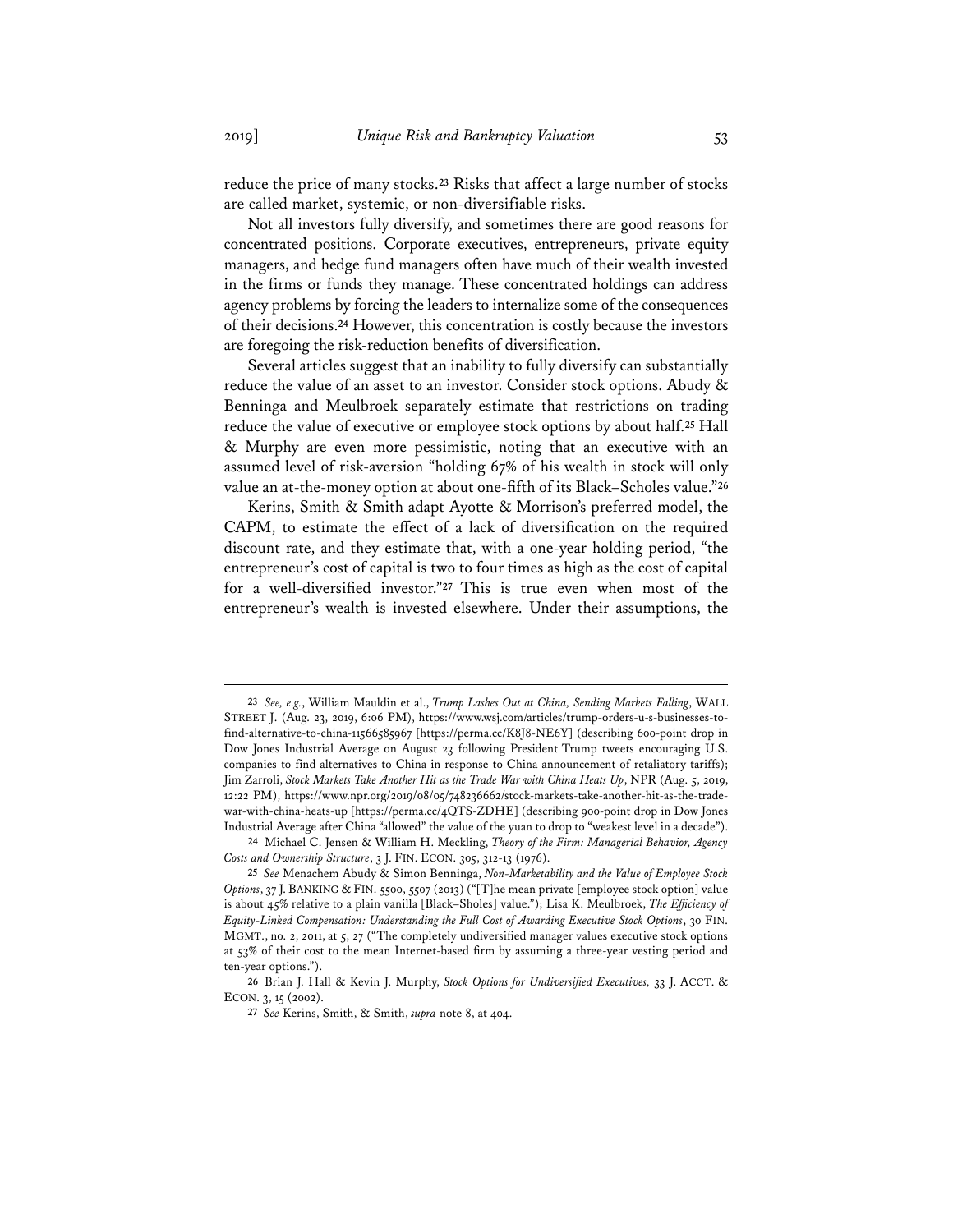"opportunity cost of a well-diversified investor is 11.4%."**<sup>28</sup>** "With 25% of wealth in the venture, the entrepreneur's cost of capital [is] 40.0%."**<sup>29</sup>**

The basic intuition can be explained with an example. Assume that treasury bills offer a return of 2% and that the expected return on the S&P 500 is 8%. An entrepreneur is considering an investment that will require all of her wealth, and she will not be able to diversify her holdings for the foreseeable future. The standard deviation of the returns on this investment is four times higher than the standard deviation of the returns on the S&P 500, but the returns on the investment are not highly correlated with those of the S&P 500 so that the investment has a beta of one.**<sup>30</sup>** If the entrepreneur ignores her lack of diversification and naively applies the CAPM, she will make the investment as long as it offers her an expected return of 8% because this is the expected return that the CAPM predicts she can earn from other investments with a beta of one.**<sup>31</sup>** However, her undiversified portfolio will have the same risk (standard deviation) as a well-diversified portfolio with a beta of four, and the CAPM predicts that she can earn an expected return of 26% on such a portfolio.**<sup>32</sup>** Thus, her true opportunity cost of capital is 26%.

Company-specific risk can dramatically impact the opportunity cost of capital even if the investor has not devoted all of her wealth to an investment. The following graph shows the opportunity cost of capital for an investment as a function of the share of the portfolio devoted to this investment if the rest of the portfolio is invested in the S&P 500.**<sup>33</sup>** Note that this function is concave—much of the impact of company-specific risk on the required return

 $r_i = r_f + \rho_{im} \frac{\sigma_i}{\sigma}$  $\frac{\sigma_i}{\sigma_m}$  ( $r_m - r_f$ ).  $r_i$  is the expected return on the investment,  $r_f$  is the return on a risk-free investment (assumed to be the return on treasury bills),  $r_m$  is the expected return on the market portfolio. **32** More generally, one can estimate the required return of the concentrated investment with

the equation:  $r_i = r_f + \frac{\sigma_i}{\sigma_m}(r_m - r_f)$ . This is the same as the equation that the CAPM provides for the well-diversified investor except that  $\beta_i = \rho_{im} \frac{\sigma_i}{\sigma_i}$  $\frac{\sigma_i}{\sigma_m}$  is replaced by  $\frac{\sigma_i}{\sigma_m}$ .

**33** The equation for the required return for the concentrated investment is given by:

 $r_i = \frac{r_f + \frac{(x^2 \sigma_i^2 + (1-x)^2 \sigma_m^2 + 2x(1-x) \rho_{im} \sigma_i \sigma_m)^{1/2}}{\sigma_m (r_m - r_f) - (1-x) r_m}}{x}$  where *x* represents the share of the portfolio in the concentrated investment. Note that if we instead assumed that the investor put the rest of her portfolio in the risk-free security, the opportunity cost of capital would be invariant to the concentration and would again simplify to  $r_i = r_f + \frac{\sigma_i}{\sigma_m} (r_m - r_f)$ .

**<sup>28</sup>** *Id.* at 401.

**<sup>29</sup>** *Id.* at 403.

<sup>30</sup> The beta of an investment is given by  $\beta_i = \rho_{im} \frac{\sigma_i}{\sigma_i}$  $\frac{\partial i}{\partial m}$ .  $\sigma_i$  is the standard deviation of the investment's returns,  $\sigma_m$  is the standard deviation of the return on the market portfolio (often assumed to be the S&P 500), and  $\rho_{im}$  is the correlation coefficient of the returns of the investment and the return on the market portfolio.

**<sup>31</sup>** The CAPM predicts that the expected return of an investment is given by the equation: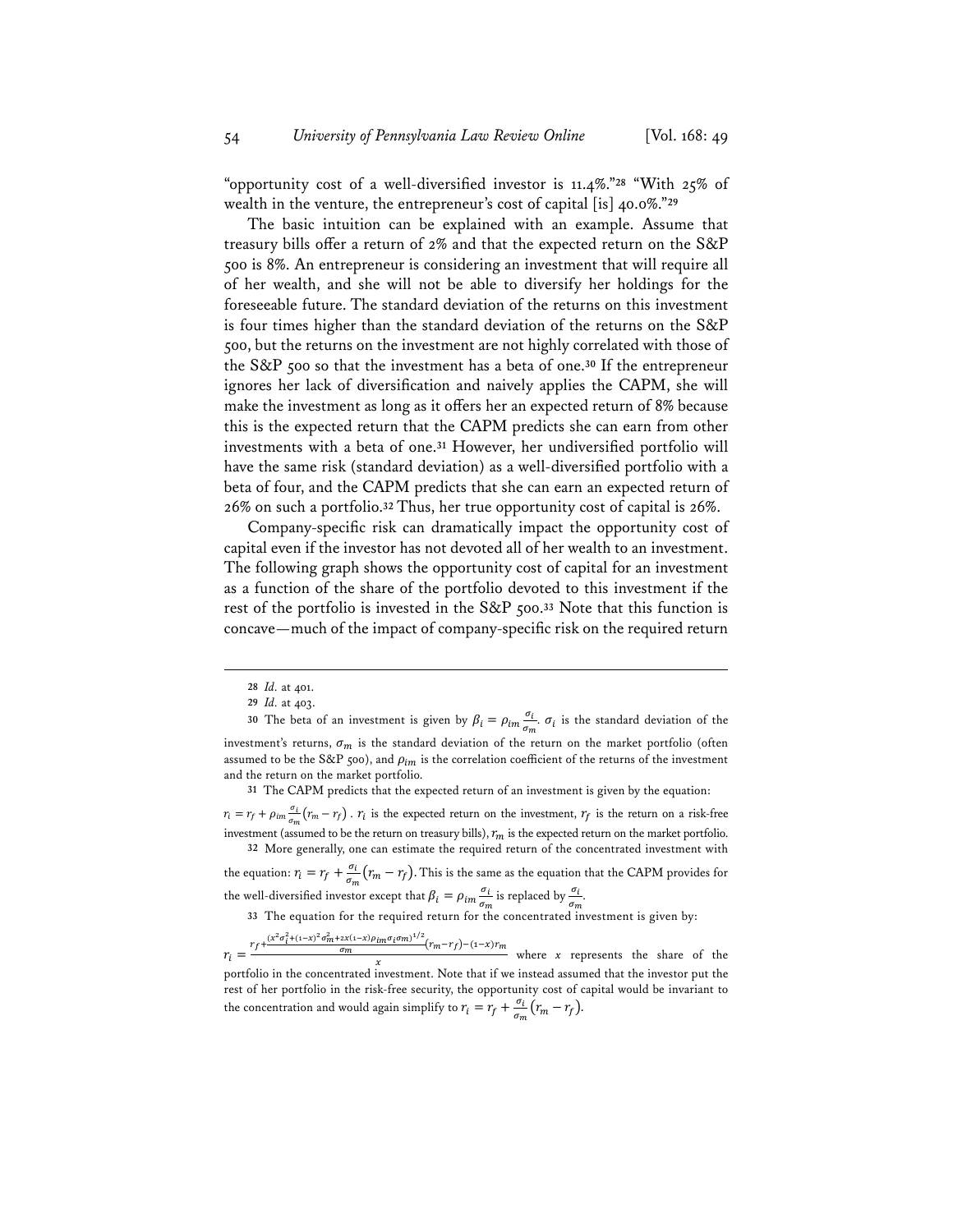from the investment can happen at relatively low levels of concentration.**<sup>34</sup>** For example, if the investor has just 25% of her portfolio devoted to the investment, her opportunity cost is 17.4%, more than double the 8% suggested by a naive application of the CAPM.



**Figure 1: Concentration and Opportunity Cost of Capital35**

Investors should demand a higher expected return to take concentrated positions in investments with more company-specific risk, but that doesn't mean that exposure to company-specific risk necessarily comes with a premium. If a small investor foolishly invests all of her wealth in a single publicly-traded stock, she won't be rewarded for bearing company-specific risk because she must compete against well-diversified investors who can bear this risk at effectively no cost. For company-specific risk to affect expected returns, there must be some reason why well-diversified investors do not play the role of the marginal investor.

The most obvious reason why well-diversified investors may not set prices is that they cannot make the investment or cannot buy it without changing the cash flow. Absent the concentrated positions taken by executives and entrepreneurs, agency costs would be higher and future cash flows would likely be lower. Agency costs may also lead to company-specific risk premia in the private equity market. The institutions and wealthy individuals who make passive investments in these funds can be presumed

**34** The same may be true of the restricted holding period. *See generally* Menachem Abudy, Simon Benninga & Efrat Shust, *The Cost of Equity for Private Firms,* 37 J. CORP. FIN. 431, 439 (2016).

Concentration (share of portfolio devoted to investment)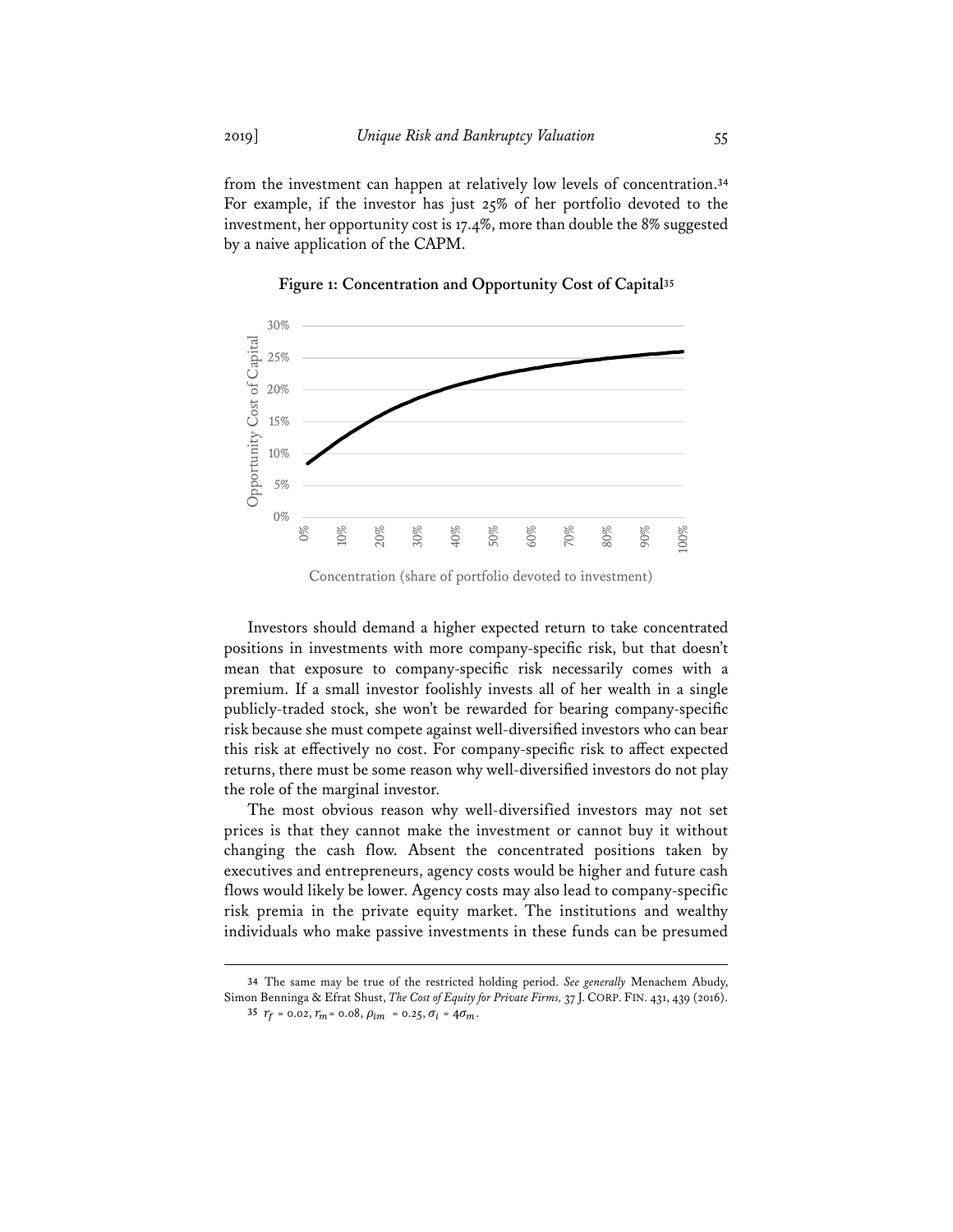to be well-diversified, but the fund managers almost always take substantial positions to incentivize them to make good decisions. Because of their concentrated positions, one should expect the private equity managers who price deals to consider their self-interest and offer lower prices to firms with more company-specific risk.**<sup>36</sup>**

Finally, some scholars have argued that we may even find companyspecific risk premia in the market for publicly traded stock. If enough investors take concentrated positions due to transactions costs, behavioral biases, or other reasons, it may be impossible for any investor to fully diversify, and company-specific risk may still matter in equilibrium.**<sup>37</sup>**

#### II. DO INVESTORS EARN COMPANY-SPECIFIC RISK PREMIA?

The vast majority of the empirical literature on company-specific risk premia focuses on the returns on publicly traded stock.**<sup>38</sup>** Some published papers and recent working papers do report evidence of company-specific risk premia in this market.**<sup>39</sup>** However, it is fair to describe the weight of the literature as finding that investors in publicly traded stock do not earn higher returns for assuming

**<sup>36</sup>** *See generally* Ewens, Jones & Rhodes-Kropf, *supra* note 9.

**<sup>37</sup>** *See, e.g*., Haim Levy, *Equilibrium in an Imperfect Market: A Constraint on the Number of Securities in the Portfolio*, 68 AM.ECON.REV. 643 (1978) (finding that the weighted average of the *k*th investor systematic risk is a better measure of the investment's security risk than CAPM); Robert C. Merton, *A Simple Model of Capital Market Equilibrium with Incomplete Information*, 42 J.FIN. 483, 505 (1987) (discussing the effects of incomplete information on capital the costs and benefits of diversification); Burton G. Malkiel & Yexiao Xu, Idiosyncratic Risk and Security Returns 35 (May 2004) (unpublished manuscript), https://papers.ssrn.com/sol3/papers.cfm?abstract\_id=255303 [https://perma.cc/ABU2-Z243] (finding that company-specific risk "will affect asset returns when not every investor is able to hold the market portfolio" and that the volatility of this risk "is more powerful than either beta or size measures in explaining the cross section of returns"). For a review of recent literature on company-specific risk premiums, see generally Brian Calvert & David C. Smith, Company-Specific Risk Premiums: Update on the Scholarly Evidence 3 (Mar. 20, 2011) (unpublished manuscript), https://papers.ssrn.com/sol3/papers.cfm?abstract\_id=1791213 [https://perma.cc/WR6C-FU6Q].

**<sup>38</sup>** *See generally* Calvert & Smith, *supra* note 37 (summarizing recent literature).

**<sup>39</sup>** *See generally, e.g.*, Fangjian Fu, *Idiosyncratic Risk and the Cross-Section of Expected Stock Returns*, 91 J. FIN. ECON. 24, 36 (2009) (using exponential generalized autoregressive conditional heteroskedasticity (EGARCH) models to "estimate the expected idiosyncratic volatilities and find[ing] they are positively related to expected returns"); Amit Goyal & Pedro Santa-Clara, *Idiosyncratic Risk Matters!*, 58 J. FIN. 975 (2003) (finding a significant correlation between company-specific risk and returns); Mikael Bergbrant & Haimanot Kassa, *Is Idiosyncratic Volatility Related to Returns? Evidence from a Subset of Firms with Quality Idiosyncratic Volatility Estimates* (Mar. 12, 2018) (unpublished manuscript), https://papers.ssrn.com/sol3/papers.cfm?abstract\_id=3128867 [https://perma.cc/K549-JNRE] (using "a combination of out-of-sample conditional volatility forecasts from different EGARCH models that pass relevant diagnostic tests" and finding a positive correlation between expected idiosyncratic volatility and returns).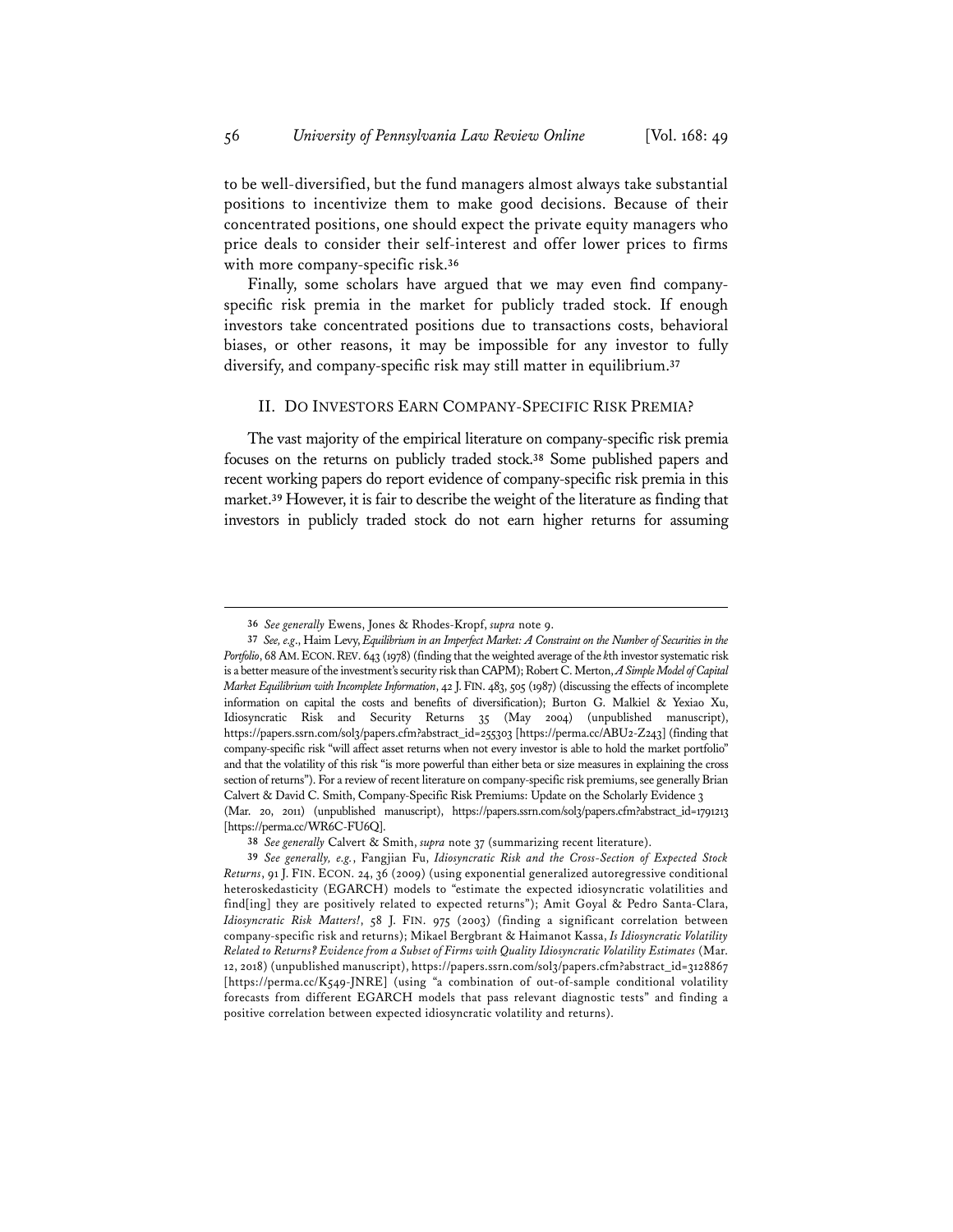company-specific risk.**<sup>40</sup>** As noted above, however, there are theoretical reasons to believe that this result may not generalize to other markets.

Data limitations make it much more difficult to test for company-specific risk premia in other markets, but the existing evidence supports their existence. A 2013 study by Ewens, Jones & Rhodes-Krops suggests firms pay company-specific risk-premia in the venture capital market, finding that returns on venture capital investments in firms with high company-specific risk exceed those on firms with low company-specific risk.**<sup>41</sup>**

Ayotte & Morrison suggest that entrepreneurs do not earn companyspecific risk premia. As evidence they cite a 2002 study that finds that entrepreneurs are not well-diversified but still do not earn a return that is higher than that of publicly traded stocks.**<sup>42</sup>** However, a 2014 study published in the same journal finds that entrepreneurs *do* earn higher returns and that the difference is economically meaningful.**<sup>43</sup>** Investors in privately held firms averaged 16.5% annually while investors in publicly traded firms averaged 9.2%;**<sup>44</sup>** this difference is nearly as large as that between publicly traded stocks and treasuries.**<sup>45</sup>** The author of the 2014 study suggests that the failure of the 2002 study to find a difference was likely due to the outsized returns enjoyed by technology stocks in the late 1990s.**<sup>46</sup>** Put more bluntly, the study cited by Ayotte & Morrison may have failed to detect a company-specific risk premium because it examined data from the dot-com bubble.

Although the estimated difference between the returns to entrepreneurs and the returns to publicly traded stock is economically meaningful, it is lower than the difference predicted by some of the theory discussed in Part I.**<sup>47</sup>** Moreover, someone may publish yet another study suggesting the 2002 study was right and the 2014 study was wrong. But if the difference in returns is insufficient to make up for the added risk, why wouldn't entrepreneurs invest

**<sup>40</sup>** *See* Calvert & Smith, *supra* note 37, at 3 ("[T]he current evidence supports . . . finding that company-specific risk does not explain variation in cross- sectional stock returns and that holders of risky securities do not appear to receive compensation for bearing company-specific risk.").

**<sup>41</sup>** *See* Ewens, Jones & Rhodes-Kropf, *supra* note 9, at 1881.

**<sup>42</sup>** *See* Ayotte & Morrison, *supra* note 1, at 1829 n.40 ("Private equity returns are on average no higher than the market return on all publicly traded equity." (quoting Moskowitz & Vissing-Jørgensen, *supra* note 12, at 745)).

**<sup>43</sup>** *See* Kartashova, *supra* note 13; *see also* Elisabeth Mueller, *Returns to Private Equity – Idiosyncratic Risk Does Matter!,* 15 REV. FIN. 545, 546 (2010) (" We . . . find an economically important influence of idiosyncratic risk [on returns].").

**<sup>44</sup>** *See* Kartashova, *supra* note 13, at 3298.

**<sup>45</sup>** *See* BREALEY, MYERS & ALLEN, *supra* note 21, at 168 (finding that between 1900 and 2017, the average annual return of common stocks exceeded that of Treasury bills by 7.7%).

**<sup>46</sup>** Kartashova, *supra* note 13, at 3298.

**<sup>47</sup>** One possible explanation is that the primary asset of many entrepreneurs is human capital that is not irrevocably committed to the firm. *See generally* Valery Polkovnichenko, *Human Capital and the Private Equity Premium,* 6 REV. ECON. DYNAMICS 831, 844 (2003) ("[H]uman capital substantially limits the effect of idiosyncratic risk on the required private equity premium.").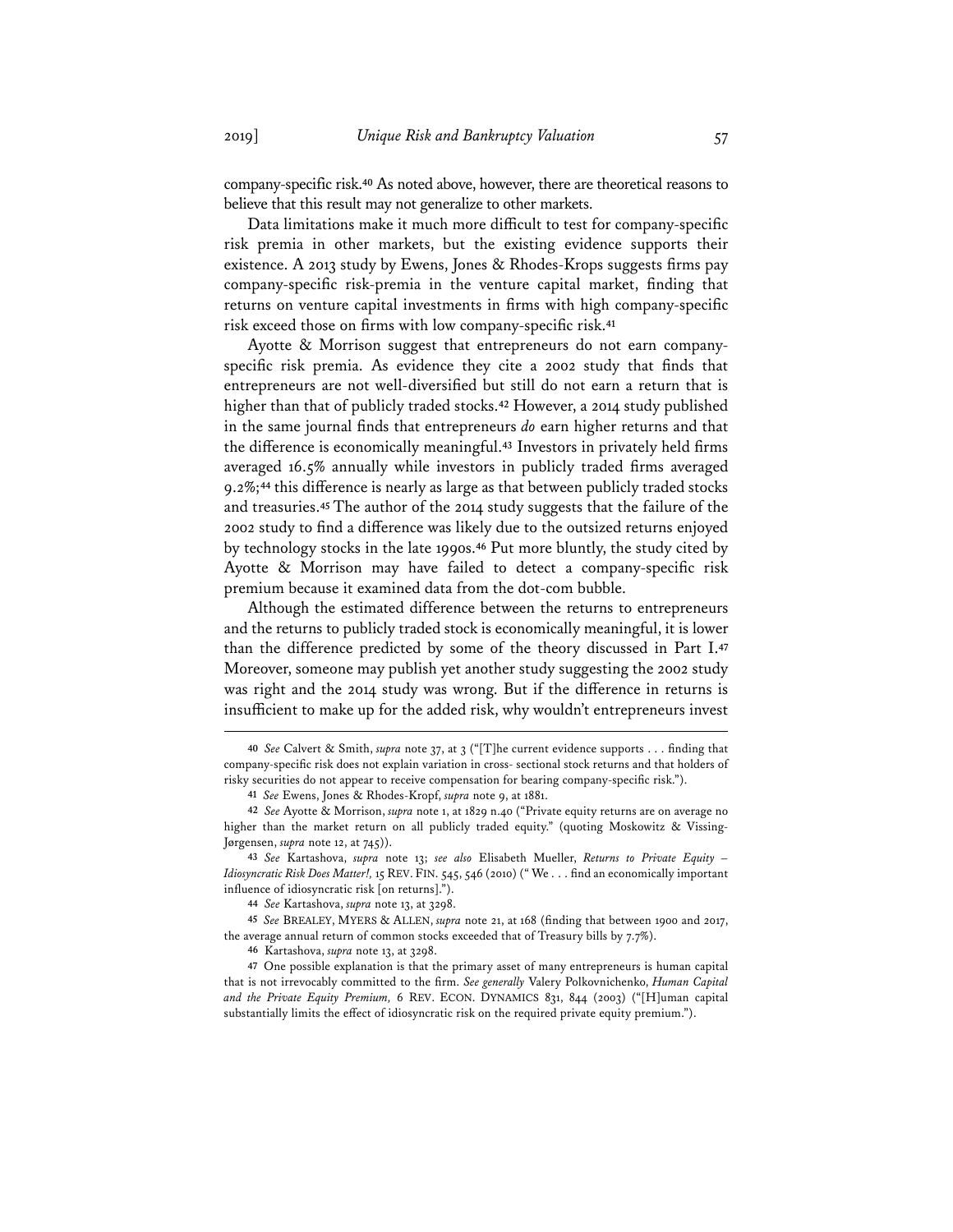instead in the public market? Perhaps the entrepreneurs are overly optimistic about their prospects. However, the authors of the 2002 study offer other explanations. Most notably, they suggest that scholars may be unable to observe all of the returns to the entrepreneurs' investments.**<sup>48</sup>** These hard to observe returns may be pecuniary (tax evasion) or non-pecuniary (satisfaction from being one's own boss).**<sup>49</sup>**

## III. WHEN SHOULD BANKRUPTCY COURTS APPLY UNIQUE RISK PREMIA?

Ayotte & Morrison claim that discounted cash flow should be "used as a last resort when more transparent approaches (surrounding market evidence, comparable transactions, or comparable company multiples) are unreliable."**<sup>50</sup>** Comparable company analysis measures value by comparing the firm to a publicly traded firm and using that firm's stock prices.**<sup>51</sup>** Comparable transaction analysis measures value by comparing the firm to recently sold public or private firms and using the sale prices.**<sup>52</sup>** Deciding whether two firms are truly comparable is as much art as science, and company-specific risk premia may render firms incomparable. The evidence discussed above suggests that investors do not earn company-specific risk premia from publicly traded stocks but that they do earn these premia from privately held stock. Therefore, the analyst may need to apply some discount when comparing a privately held firm to a publicly traded firm. Indeed, several peer-reviewed articles find that private firms sell for substantially less than public firms with similar characteristics.**<sup>53</sup>**

**<sup>48</sup>** *See* Moskowitz & Vissing-Jørgensen, *supra* note 12, at 771-73. They also offer explanations based on risk preferences. *Id.* Entrepreneurs may be less risk-averse than other investors, suggesting that the utility loss from the concentration may be small. *Id.* Entrepreneurs may also seek skewness or right-tail returns (the standard deviation may not capture all of an investor's preferences with regard to risk). *Id.* Note, however, that neither of these can be a complete explanation because diversification allows the investor to earn a higher return for any given level of risk, and investors can also seek right-tail returns through options or other derivatives.

**<sup>49</sup>** *Id.*

**<sup>50</sup>** *See* Ayotte & Morrison, *supra* note 1, at 1822.

**<sup>51</sup>** *Id.* at 1830.

**<sup>52</sup>** *Id.*

**<sup>53</sup>** These discounts are usually labelled "non-marketability discounts." *See generally, e.g.*, Stanley Block, *The Liquidity Discount in Valuing Privately Owned Companies,* 17 J. APPLIED FIN., Fall 2007, at 33 (estimating an average discount between 20% and 25%); John Koeplin et al., *The Private Company Discount,* 12 J. APPLIED CORP. FIN. 94 (2000) (estimating a discount of 20% to 30% for domestic companies); Maher Kooli et al., *A New Examination of the Private Company Discount: The Acquisition Approach,* 6 J. PRIV. EQUITY, Summer 2003, at 48 (estimating median discounts between 17% and 34%); Micah S. Officer, *The Price of Corporate Liquidity: Acquisition Discounts for Unlisted Targets,* 83 J. FIN. ECON. 571, 572 (2007) (estimating an average discount between 15% and 30%); John Paglia &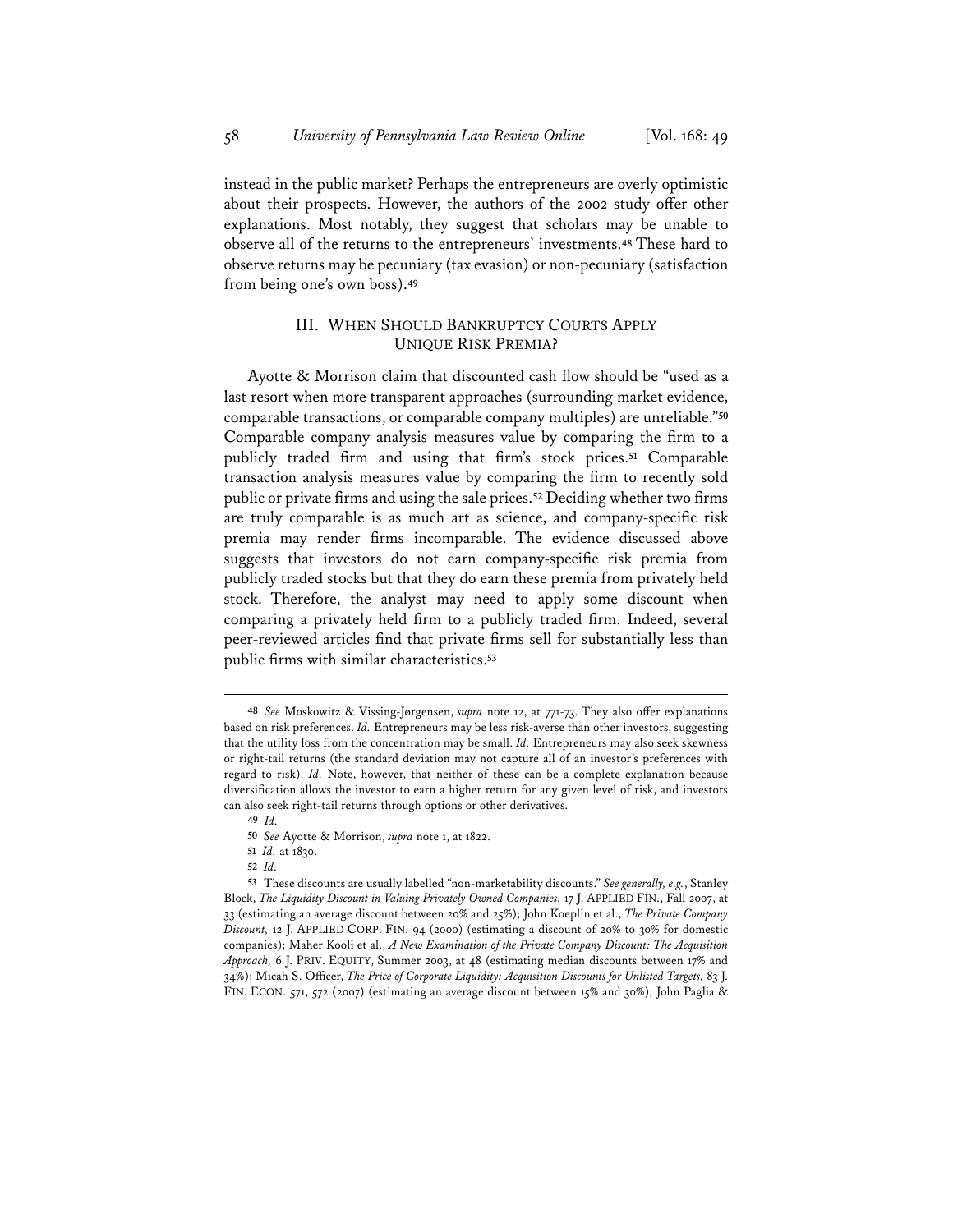Ayotte & Morrison acknowledge that there may be a theoretical case for applying a company-specific risk premium when using discounted cash flow analysis to value closely held firms,**<sup>54</sup>** but they do not qualify their argument that courts should simply apply the rate determined by the CAPM for well-diversified investors.**<sup>55</sup>** The refusal to endorse company-specific risk premia for closely held firms appears grounded in their belief that any effort to estimate this premium should fail *Daubert*'s reliability requirements.**<sup>56</sup>**

The valuation technique that they critique is known as the "build-up method,"**<sup>57</sup>** and it is quite different than valuation methods commonly taught to business students. For example, while the CAPM instructs the analyst to estimate the firm's beta to find the market risk-premium appropriate for the investment, an expert applying the build-up method may simply use the average premium for all stocks.**<sup>58</sup>** Perhaps one can defend this simplified approach as a rule of thumb to be used when one can't find the parameters necessary to employ more sophisticated methods. If one has no reliable method of estimating a firm's beta, it may be better to implicitly assume the firm's beta is equal to that of the average firm and thus commands the average market risk-premium. Ayotte & Morrison advocate for their own rule of thumb when they discuss how courts should weigh the various estimates that they receive. Theory suggests that an analyst should weigh estimates by the precision of the estimates, but Ayotte & Morrison argue instead that courts should weigh all estimates equally.**<sup>59</sup>** Their approach makes sense (at least it saves litigation costs) if there is no reliable way of determining which estimates are more precise and thus deserving of extra weight.

Ayotte & Morrison reserve their main criticism for the discretion that the build-up method grants to the analyst to adjust for company-specific risk. As noted in Section I, theory does provide some methods (including the CAPM) for estimating the size of the company-specific risk premium, but in many cases the analyst will lack the information necessary to apply these approaches. If the firm isn't publicly traded, the analyst won't be able to measure the standard deviation of the firm's returns, and the analyst may not know the other holdings of the concentrated investor. Courts could demand that the analyst employ a

Maretno Harjoto, *The Discount for Lack of Marketability in Privately Owned Companies; A Multiples Approach*, 5 J. BUS. VALUATION & ECON. LOSS ANALYSIS, 2010, no. 1, at 1, 12 (estimating discounts of 50% or 75%, depending on the multiple used).

**<sup>54</sup>** *See* Ayotte & Morrison, *supra* note 1, at 1834-35 ("[Adjustments for firm-specific risk] might be justified on grounds that shareholders cannot diversify (as in a small owner-managed company) . . . .").

**<sup>55</sup>** *See id.* at 1842.

**<sup>56</sup>** *See* Ayotte & Morrison, *supra* note 1, at 1841 ("[W]e believe that [company-specific premia] fail the *Daubert* standard of reliability.")

**<sup>57</sup>** *Id.* at 1828.

**<sup>58</sup>** *Id*.

**<sup>59</sup>** *Id.* at 1842-43.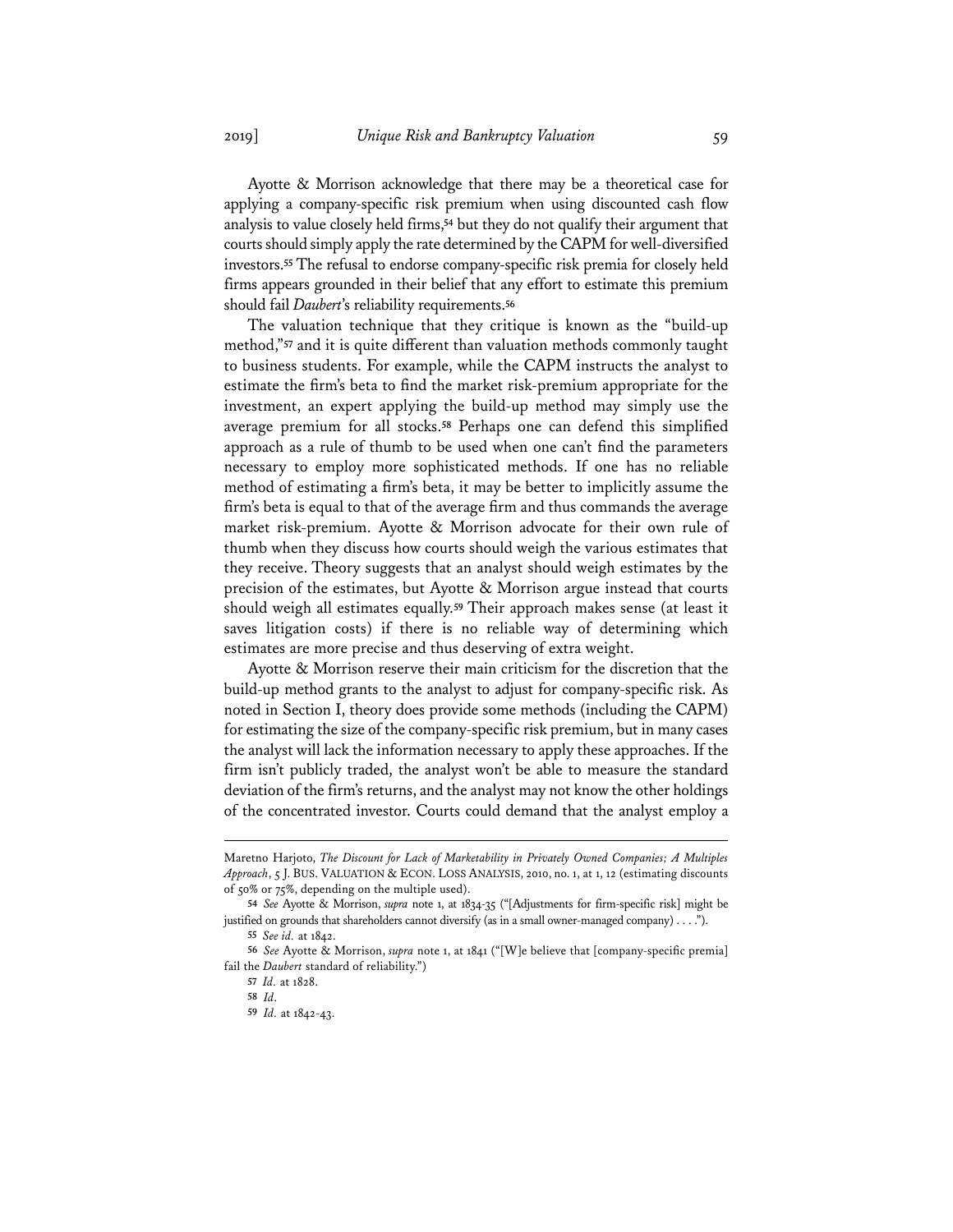rule of thumb based on average results. For example, when valuing the equity of closely held firms, one could add a company-specific risk premium equal to the estimated difference between the return on publicly traded and privately held firms, estimated by Kartashova at about 7.3%.**<sup>60</sup>** Ayotte & Morrison's call to consistently use the CAPM is effectively a call for a different rule of thumb, one that always sets the company-specific risk premium at zero.

Ayotte & Morrison's approach has precedent. For example, if a breach prevents an entrepreneur from opening a business, she will be unable to recover lost profits that she cannot prove with reasonable certainty.**<sup>61</sup>** However, courts are more likely to award injunctive relief for a breach of contract when an inability to prove damages with reasonable certainty renders damages inadequate.**<sup>62</sup>** In other words, courts applying contract law consider the difficulty of proof when deciding whether to substitute their valuation of a promise for the promisee's valuation.**<sup>63</sup>**

Bankruptcy courts should take a similar approach. In some valuation disputes the court is asked to use its own valuation instead of that of the entitlement holder or that of the market. Consider this example. Early in a case a secured creditor with a blanket lien on the assets of a small firm moves for relief from the automatic stay by arguing that it lacks adequate protection.**<sup>64</sup>** The debtor may appeal to the judge by arguing that the assets can be sold for more than the value of the secured creditor's claim so that its position is not at risk, but the debtor could have instead appealed to the market by finding a new lender willing to lend against the collateral and used the proceeds to repay the first creditor. Market imperfections may prevent the debtor from appealing to the market and thereby justify judicial valuation. However, Ayotte & Morrison's evidence about the nature of expert testimony should give courts pause before assuming that they outperform the market.**<sup>65</sup>** Moreover, courts should be especially skeptical of judicial valuation when investors have taken substantial concentrated positions because the impact of company-specific risk is difficult to measure. Simply ignoring company-

**<sup>60</sup>** Kartashova, *supra* note 13, at 3313; *see supra* note 44 and the accompanying text (discussing the difference in return on publicly traded and privately held firms).

**<sup>61</sup>** RESTATEMENT (SECOND) CONTRACTS § 352 (AM. L. INST. 1981).

**<sup>62</sup>** *Id.* at §§ 359, 360; *see also* § 360, illus. 3. ("[I]t would be difficult to prove his expected profits with reasonable certainty . . . . Specific performance may properly be granted."). Uncertainty can also justify the enforcement of liquidated damages. *Id.* § 356.

**<sup>63</sup>** *See* Athene Life & Annuity Co. v. Am. Gen. Life Ins., No. 2018-0244-SG, 2019 WL 3451376, at \*5 & n.48 (Del. Ch. July 31, 2019) (explaining that "damages may be inadequate to provide complete relief and their award, if possible, may accompany necessary equitable relief," because "damages may be, for example, impossible to measure").

**<sup>64</sup>** *See* 11 U.S.C. § 362(d)(1) (2018) (allowing the court to grant relief from the stay "for cause, including the lack of adequate protection of an interest in property of such party in interest").

**<sup>65</sup>** *See* Ayotte & Morrison, *supra* note 1, at 1832 ("[W]e see huge variation in asset valuations.").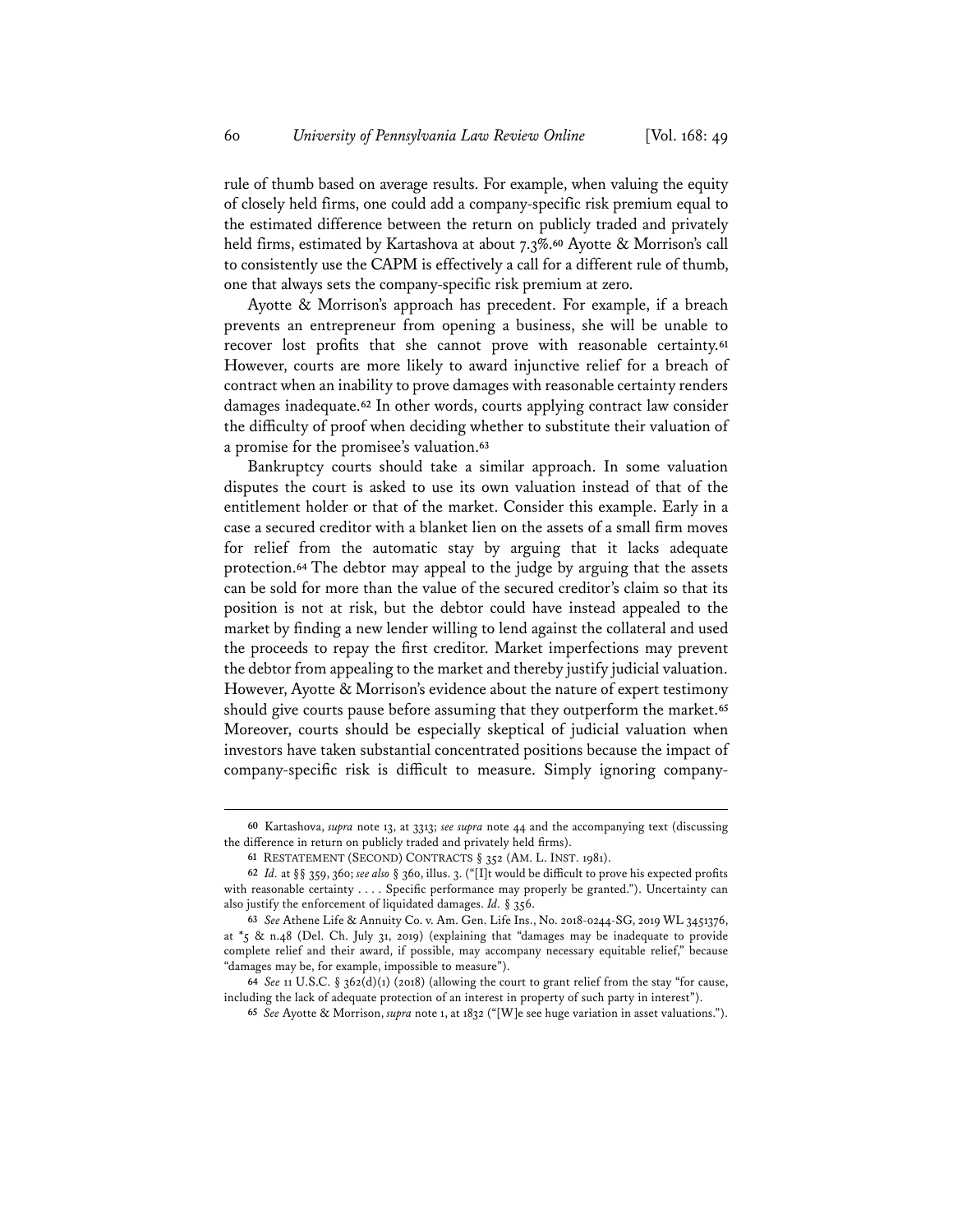specific risk premia because they can't be easily quantified may put the burden of proof on the wrong party.

Whether courts should apply a company-specific risk premium depends on the precise legal question asked. For example, creditors who raise fair and equitable challenges to reorganization plans are arguing that the consideration they received does not pay them in full.**<sup>66</sup>** To the extent that these creditors or their stakeholders can diversify their investments,**<sup>67</sup>** the concentrated ownership of holders of other claims or interests doesn't matter.

Fraudulent transfer actions present a different context, and here Ayotte & Morrison are very willing to trust the market: "[A] court may be able to *rule out* the possibility that the firm was insolvent by asking whether wellinformed market actors—especially unsecured creditors and equity holders treated the firm as if it were solvent at the time of the potentially voidable transfer."**<sup>68</sup>** Fraudulent transfer law dates back to the sixteenth century, and it originally required a showing of an actual intent to hinder, delay or defraud creditors.**<sup>69</sup>** However, courts and legislators later created an action for constructive fraud—making a transfer for less than reasonably equivalent value while the debtor is financially fragile.**<sup>70</sup>** Insolvency satisfies the financial fragility requirement, but there are alternatives.**<sup>71</sup>** Creditors can instead show either that the debtor expected to incur debts beyond its ability to pay as they matured or that the debtor had unreasonably small capital.**<sup>72</sup>**

Scholars argue that fraudulent transfer law limits the ability of the debtor to impose unreasonable risks upon creditors or, similarly, that it imposes the limits that the debtor and creditor would have agreed to if they had all bargained in advance.**<sup>73</sup>** Investors who cannot diversify find company-specific risk more costly; this lesson can be applied to creditors as well as equity holders. A risk that is not unreasonable to impose on a well-diversified creditor may be unreasonable to force upon a non-diversified creditor, and non-diversified creditors would bargain for much tighter restrictions on the ability of a debtor to increase risk. The foregoing suggests that a debtor able to raise capital from well-diversified creditors could still have unreasonably small capital if a substantial share of its debt is held by creditors who are not

**<sup>66</sup>** *See* 11 U.S.C § 1129(b) (describing the requirements for a "fair and equitable" reorganization plan).

**<sup>67</sup>** As noted above, however, there is some evidence that the stakeholders in venture capital funds do not fully diversify and demand company-specific risk premia. *See supra* note 4136 and the accompanying text. Perhaps some creditors will demand company-specific risk premia because they also have important stakeholders who are not fully diversified.

**<sup>68</sup>** Ayotte & Morrison, *supra* note 1, at 1843.

**<sup>69</sup>** *See* Baird & Jackson, *supra* note 19, at 829.

**<sup>70</sup>** *Id.* at 830-31.

**<sup>71</sup>** 11 U.S.C. § 548(a)(1)(B)(ii).

**<sup>72</sup>** *See id.*; UNIF. VOIDABLE TRANSACTIONS ACT §§ 4, 5 (UNIF. LAW COMM'N 2014).

**<sup>73</sup>** Baird & Jackson, *supra* note 19, at 835-36; Zaretsky, *supra* note 20, at 1173-74.